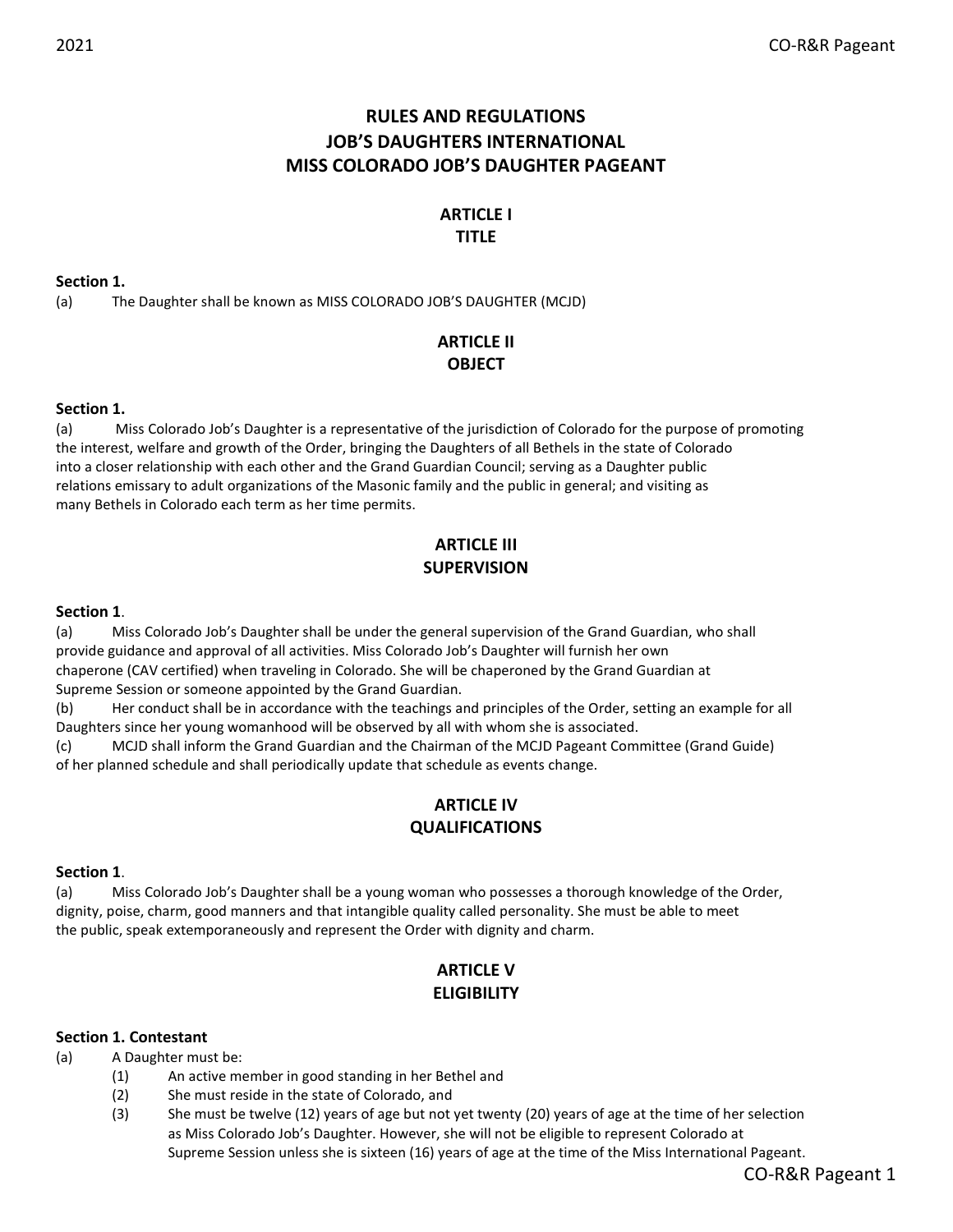- (b) A consent form shall be signed by each Daughter and her parents or legal guardians and given to the Grand Guide. A Daughter will not be considered for Miss Colorado unless the consent form is in the hands of the Grand Guide at the time of pre-pageant.
- (c) A Daughter may compete in the Miss Colorado Job's Daughter Pageant more than once.
- (d) She may not have held previously the title of MCJD and she may not hold simultaneously the office of Grand Bethel Honored Queen or Grand Bethel Senior Princess.
- (e) Should Miss Congeniality be chosen as Miss Colorado Job's Daughter, she must decide which title to retain. The title she does not retain will go to the next girl based on her score or standing for that competition.

## Section 2. Bethels

- (a) Each Bethel in the state of Colorado including Grand Bethel shall have the right to send one (1) Daughter as Miss Bethel and one (1) Daughter as Miss Bethel Alternate to the Colorado Pageant.
- (b) The method of selecting the Miss Bethel and Miss Bethel Alternate shall be determined by the Bethel the Daughter is representing. If the Daughter chosen as Miss Bethel for any reason is unable to compete for Miss Colorado Job's Daughter, then the Miss Bethel Alternate shall take her place. In the case of a Miss Bethel alternate who is too young to compete, the Bethel may select another Daughter to compete as Miss Bethel.

### Section 3.

- (a) If the Miss Colorado Job's Daughter cannot attend Supreme Session, the first (1st) runner-up may be sent in her place.
- (b) If the first (1st) runner-up cannot attend, the selection may be made from the second (2nd) runner-up, etc., until a contestant is selected. This is to be approved by the Executive Grand Guardian Council. However, the reigning Miss Colorado Job's Daughter will retain her title. It would be possible for Colorado to have both a Miss Colorado Job's Daughter and a Miss International Job's Daughter.

# ARTICLE VI **SFLECTION**

## Section 1. General

- (a) Miss Colorado Job's Daughter shall be selected by competition at Pre-Pageant and Pageant to be held on the same day in September.
- (b) The administration, production and direction of the pageant is the responsibility of the Miss Colorado Job's Daughter Pageant Committee. The chair of this committee will be the Grand Guide, assisted by the Grand Inner Guard, Grand Marshal and Grand Outer Guard.
- (c) Pageant judges will be selected by the Grand Guide and will be designated for each of the requirements listed below.
- (d) In the event of a tie, it will be broken by referring to the combined scores of the written and oral ritual scores for the tied contestants. The contestant with the highest score will be declared the winner.
- (e) All judges will be adults chosen by the Pageant Committee. Judges will be adults that are not involved or on a council of a current Bethel(s) open in the State of Colorado and should incorporate outside groups such as OES, Grand Lodge, Amaranth, etc.

## Section 2. Requirements for Judging

- (a) Written Test
	- (1) The test will consist of a written examination based on a general knowledge of JDI and the Ritual. Completed test papers will be identified only by an assigned number, not by the contestant's name or Bethel number.
	- (2) Either the Grand Guide or an adult(s) designated by the Pageant Committee with input from MCJD will write the test. A committee of three (3) adults, designated by the Pageant committee, will grade the test.
	- (3) All tests must be returned to the competitors at the conclusion of Pageant.
- (b) Ritual Recitation (oral)
	- (1) The recitation will be given in Bethel robe and complete regalia.
	- (2) The Daughter will recite a Messenger's Initiation part as pre-selected and advertised by the Pageant Committee. Judging will be on accuracy and presentation.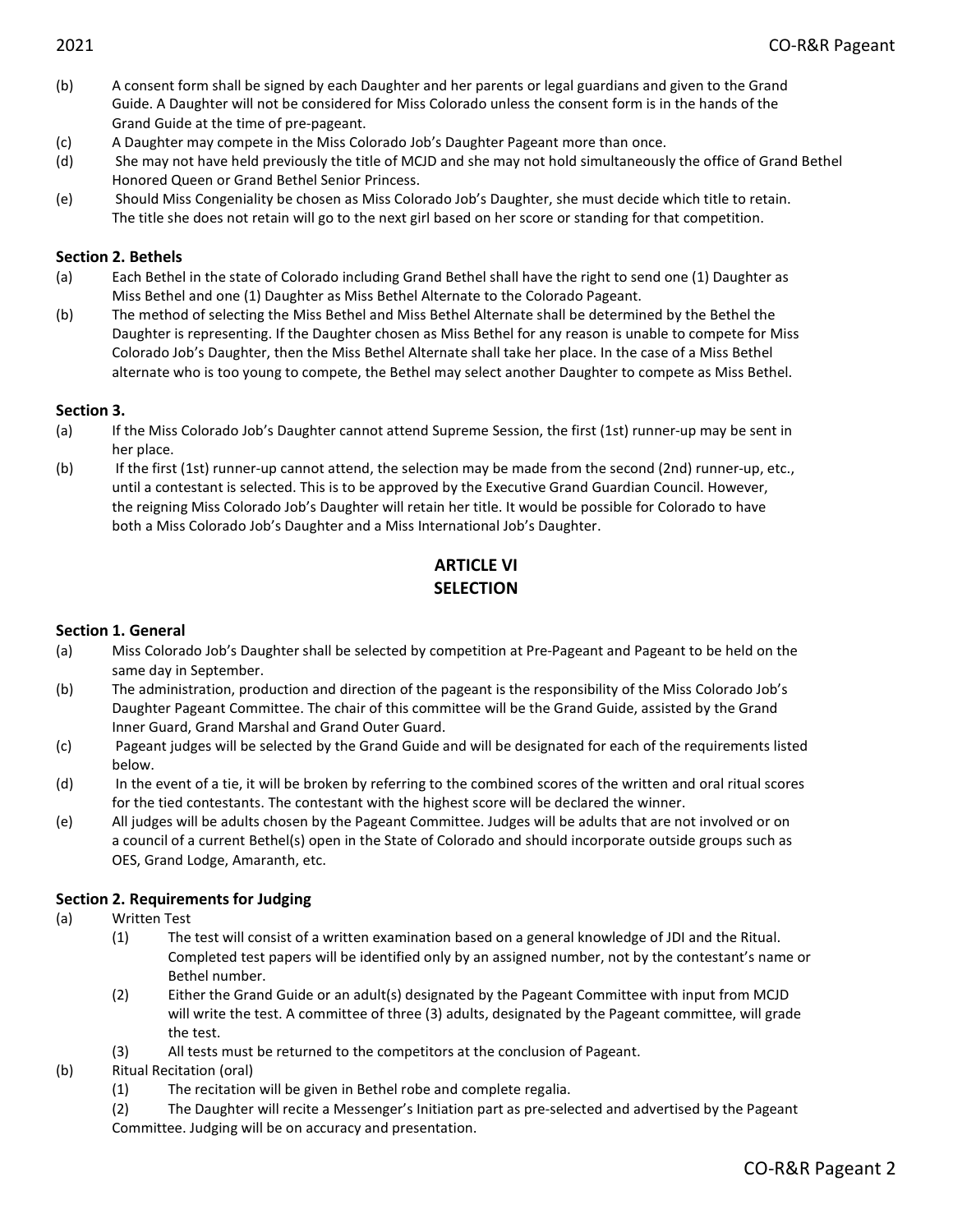(3) Robe with white cord and other official regalia will be inspected for conformity to rules and regulations either before or after the recitation, not during.

#### (c) Interview

- (1) At Pre-Pageant, each contestant will have a five (5) minute private interview with a panel of Pageant judges. Questions are to be selected by the Pageant Committee or the Pageant judges and will be questions taken from the Daughter's resume`.
- (2) Judges will have received a fact sheet or resume` on each contestant giving age, stations held, education, interest, ambitions and Job's Daughter achievements.
- (3) This score will be added to her Pre-Pageant score.
- (d) Stage Appearance
	- (1) The dress will be evening gown (formal), either tea length or floor length.
	- (2) Judging will encompass the total picture the contestant presents, considering her personality, posture, poise, grace of movement, appropriate (for her) hair style and personal grooming.

(3) Semi-finalists will be judged not only on the response to a question but on the overall impression the contestant makes as she responds.

# Section 3. Pre-Pageant and Pageant

# (a) Pre-Pageant will include:

- (1) the written test, and
- (2) Ritual recitation (oral), and
- (3) five (5) minute interview, and
- (4) robe and regalia judging,
- (5) Points for Pre-Pageant will be awarded as follows, for a total of eight hundred fifty-five (855):
	- [a] Resume ten (10) Points (deducted if received after registration deadline. To be determined each year)
	- [b] Robe Inspection- twenty (20) Points (not to be exceeded)
	- [c] Oral Ritual -seventy-five (75) Points\* (Messenger parts to be decided by Reigning Miss Colorado)
	- [d] Written Ritual/ Constitution, Bylaws, and Standard Operating Procedures test\*\*– one hundred (100) points (Test to be written each year by Reigning Miss Colorado and/or Pageant Committee)
	- [e] Interview one hundred (100) points\*
		- \*These two (2) Categories will be multiplied by the three (3) judges.
		- \*\*Will be multiplied by the three (3) to be equal with the interview.
- (b) The top 1/3 (one-third) or no less than 3 (three) Miss Bethel contestants with the highest scores after Pre-Pageant and the resume question at Pageant (with a possible total score of three hundred (300) points for the resume question) will be known as the semi-finalists. An impromptu semi-finalist question (the question to be decided by the Pageant Committee) will be asked at Pageant to the semi-finalists to answer. The question will be the same for all semi-finalists with a possible score of one hundred (100) points per-judge, to be judged by the Miss Bethel and Junior Miss Bethel Judges. The contestant with the highest combined score from Pre-Pageant and Pageant will be crowned Miss Colorado Job's Daughter. The second highest score will be the first  $(1_{st})$  runner-up and the third  $(3rd)$  highest score will be the second  $(2_{nd})$  runner-up etc.
- (c) The Junior Miss Bethel with the highest score from Pre-Pageant and their resume question at Pageant will be known as Junior Miss Colorado.
- (d) All contestants will vote by secret ballot on Miss Congeniality at Pre-Pageant from the Miss Bethels and the Junior Miss Bethels present. The contestant with the highest number of votes will be known as Miss Congeniality of Colorado, unless that contestant has been chosen as the new Miss Colorado Job's Daughter or the new Junior Miss Colorado Job's Daughter. In which case, the contestant receiving the next highest number of votes will be known as Miss Congeniality of Colorado. This decision will be made by the official Pageant score talliers.

# ARTICLE VII **SUCCESSION**

Section 1.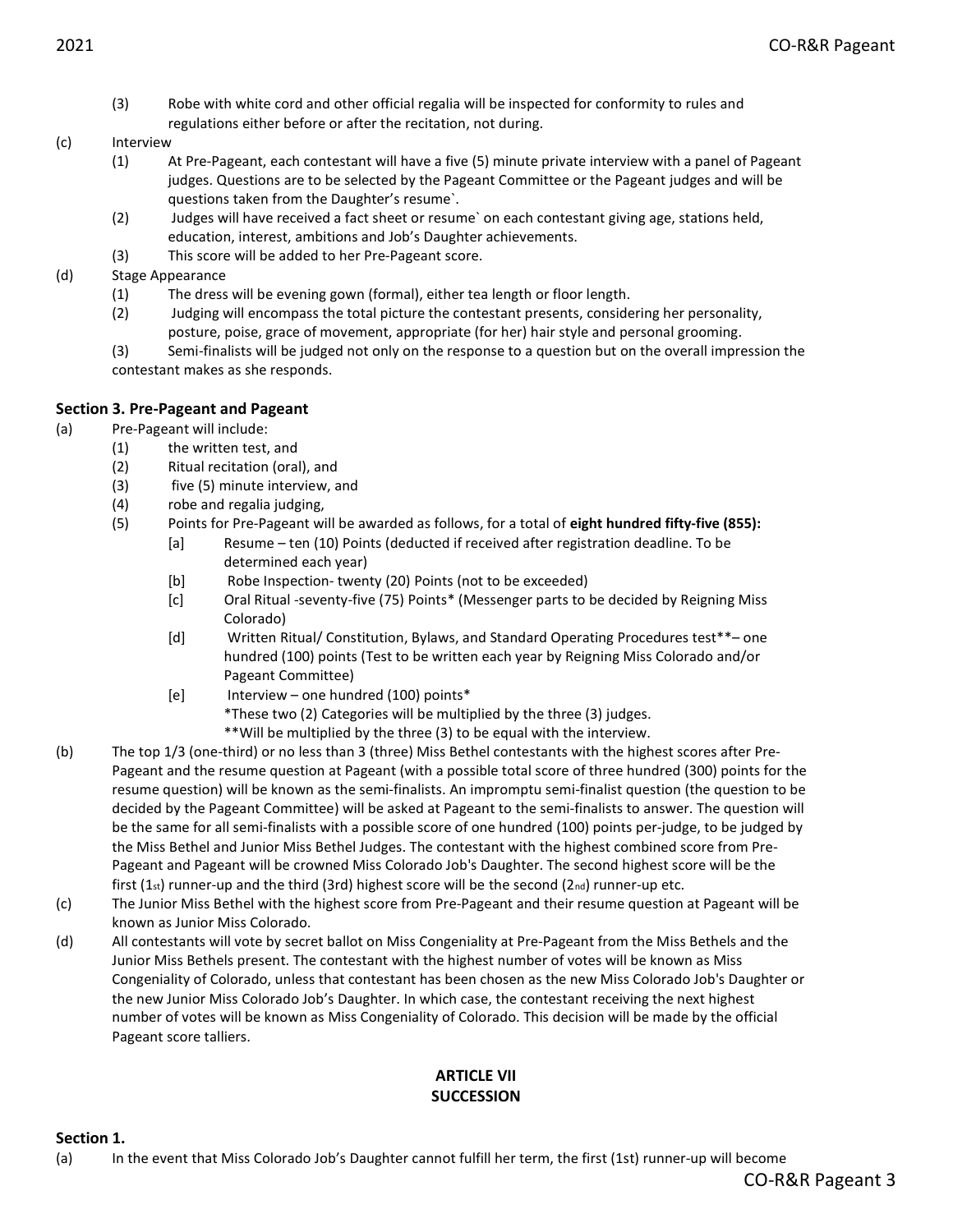MCJD. If unable to accept, selection shall be made in succession from the runners-up. When she relinquishes her title, MCJD shall return all unexpended funds provided for promotional use, MCJD crown, MCJD capes and any other MCJD objects. These items are to remain with the office of the Grand Guide at the close of the MCJD Pageant for redistribution as appropriate.

(b) A MCJD who marries while reigning shall forfeit her title as MCJD.

# ARTICLE VIII

# DUTIES OF MISS COLORADO JOB'S DAUGHTER

### Section 1.

(a) Miss Colorado Job's Daughter shall:

- (1) Whenever possible visit Grand Bethels, Bethels, and other Daughter related activities to promote the good of the Order,
- (2) Represent the ideals of Job's Daughters at Masonic and Masonic related functions and other events when requested to do so by the Grand Guardian,
- (3) Work in conjunction with the Pageant Committee in preparing for the Annual Pageant,
- (4) Submit an accurate itinerary to the Grand Guardian, the Pageant Chairman and the Executive Grand Guardian Council well in advance of travel,
- (5) Submit a report at the end of her term, listing expenditures from travel monies, attaching supporting receipts. Copies of this report shall be filed with the Pageant Chairman.
- (6) MCJD is a representative of Colorado Job's Daughters so as such she should conduct herself with the utmost respect to herself and others. This includes following the rules of the Order and exhibiting appropriate conduct as she will be observed by daughters and adults at all times for appropriate conduct.

# ARTICLE IX FINANCES

## Section 1. Receipts

- (a) Registration fee for the MCJD Pageant to be determined by Pageant Committee.
- (b) Each Bethel including Grand Bethel shall be assessed a Pageant fee (whether or not they have participants). Bethels should solicit sponsors to defray the assessment.
- (c) The Pageant Committee shall decide if there will be ticket sales for the Pageant. If there are to be tickets sold, each Bethel (except Grand Bethel) shall be responsible for twenty-five (25) Pageant tickets at \$X.00 each for the advanced sales and a Bethel check shall be mailed to the Grand Secretary for the twenty-five (25) tickets. Tickets will be sold at the door for \$Y.00 the night of the Pageant. (Ticket prices to be determined by the Pageant Committee.)
- (d) Donations, ads sales and contributions for the Pageant shall be marked as such, sent to the Pageant Committee Chair who will turn them over to the Grand Secretary.

## Section 2. Disbursements

- (a) The Grand Guardian Council will furnish the Colorado Job's Daughter competing in the Miss International Job's Daughter Pageant with the following reimbursement of expenses:
	- (1) Round trip designated transportation to Supreme Session
	- (2) Three (3) nights stated lodging
	- (3) Pageant Entry Fee and MIJD Luncheon ticket for Pageant
	- (4) Forty dollars (\$40) per diem for three days
	- (5) Designated transportation fee to and from the airport (forty-five dollars [\$45] maximum).
- (b) Additional Disbursements are as follows
	- (1) Special gifts for all contestants at Pageant, i.e. participation certificate
	- (2) Sash and flowers for the new MCJD, Junior Miss Colorado and Miss Congeniality
	- (3) Trophy for Miss Colorado Job's Daughter.
	- (4) Plaques for first (1st), second (2nd) and third (3rd) place runners-up, Miss Congeniality and Junior Miss Colorado
	- (5) Printed programs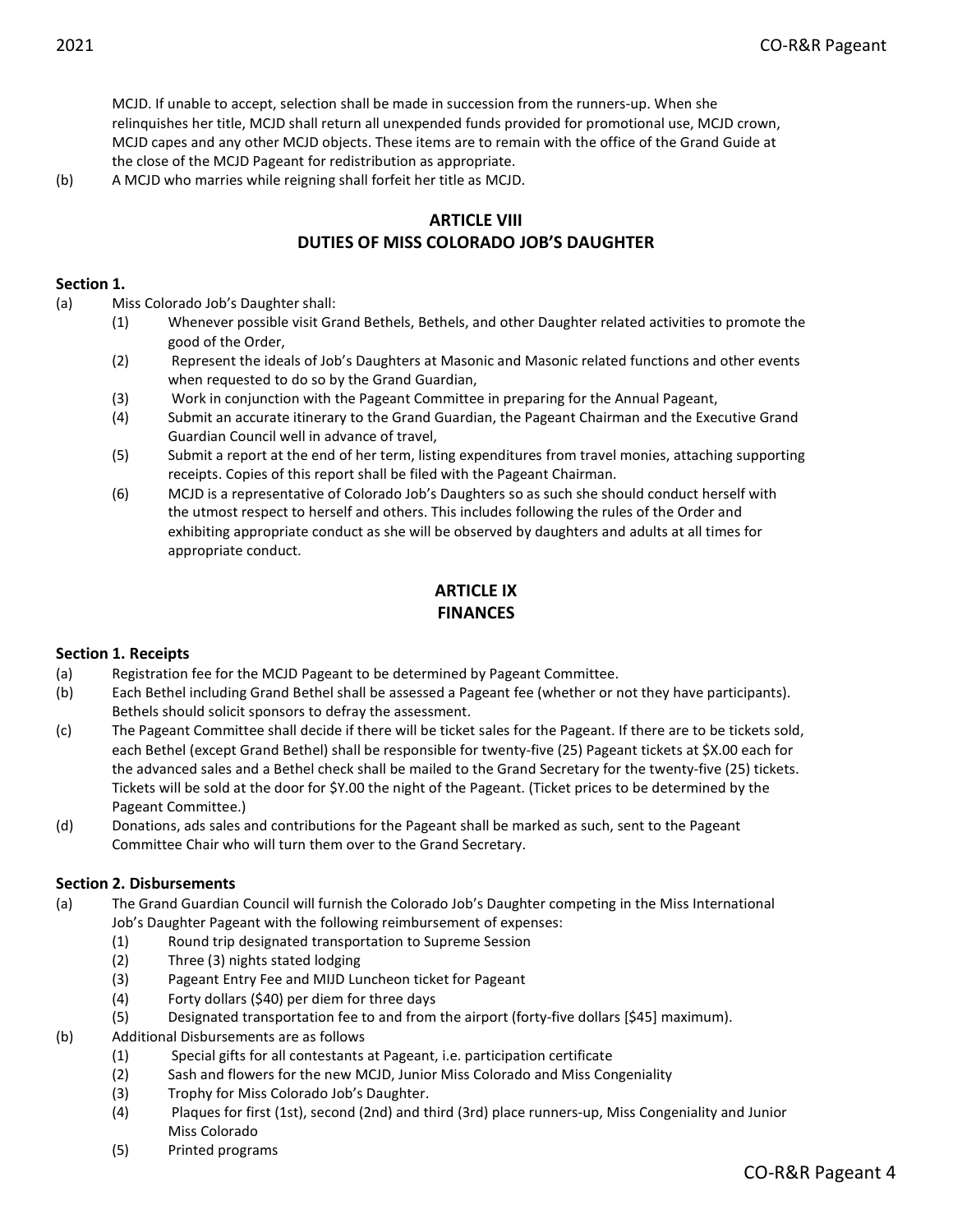- (6) Printed tickets (if Pageant Committee decides to sell tickets)
- (7) Printed invitations and postage
- (8) Rent for facility to hold Pre-Pageant and Pageant.
- (9) Miss CO JD shall receive a check from the GGC for one hundred dollars (\$100) upon the successful completion of her Term as Miss Colorado. A check from the GGC shall also be awarded to the Jr. Miss Colorado and Miss Congeniality in the amount of fifty dollars (\$50) each upon the successful completion of their terms. The first (1st) runner up will be presented with a check in the amount of fifty dollars (\$50) the following year as long as she has remained a member in good standing.
- (10) Luncheon for all contestants, the judges, the Master/Mistress of Ceremonies, MCJD, and the Pageant Committee.
- (11) Pageant Committee expense and postage. The total expenses listed in Article IX, Section 2 shall not exceed the amount of the accumulated funds collected for the operation of the Pageant.
- (12) Any remaining balance shall be accumulated in the Pageant account.

# ARTICLE X MISS COLORADO JOB'S DAUGHTER COMMITTEE

## Section 1. Members

(a) See CO-Bylaws-GGC Art. IV Sec.4 (f)

## Section 2. Duties of the Committee

- (a) The authority and duties of this committee shall encompass the total administration, including promotion and production of the Miss Colorado Job's Daughter Pageant.
- (b) Job's Daughter Pre-Pageant and Pageant:
	- (1) Prepare and send information and registration forms to all Bethels including Grand Bethel in the state of Colorado through the Grand Secretary.
	- (2) Send letters requesting personal information (resumes) and two (2) wallet size pictures or two (2) snapshots of each contestant.
	- (3) Obtain eight (8) judges the same three (3) for Miss Bethel Pre-Pageant (oral Ritual) and Pageant (resume question and impromptu semi-finalist question), the same three (3) for Junior Miss Bethel Pre-Pageant (oral Ritual) and Pageant (resume question and impromptu semi-finalist question) and two (2) to judge robe and regalia at Pre-Pageant.
	- (4) Prepare written test for Pre-Pageant, resume question for all contestants and final question for five (5) semi-finalists at Pageant.
	- (5) Request food from Executive GGC Line Officers for Pre-Pageant luncheon or set up a luncheon at the place of Pre-Pageant as a reasonable cost to be included in their fee.
	- (6) Instruct judges on all aspects of the competition.
	- (7) Ask MCJD to nominate a Master of Ceremonies for the Pageant and inform him of the Committee's desires regarding production of the Pageant. In the event the Master of Ceremonies cannot fulfill this position the Associate Grand Guardian or a Past Miss Colorado Job's Daughter may be asked.
	- (8) The Inner and Outer Guards and/or DeMolay members shall serve as escorts.
	- (9) Secure entertainment from Daughters in Colorado Bethels. The entertainment is to be used while judges are tallying scores.
	- (10) Work with the Grand Marshal to request reception food from the Bethels and Grand Officers.
	- (11) Obtain suitable gifts for each contestant.
	- (12) Order tickets, invitations and programs.
	- (13) Obtain flowers and sash for new Miss Colorado Job's Daughter, Miss Congeniality and Junior Miss Colorado.
	- (14) Obtain flowers for outgoing Miss Colorado.
	- (15) Order a trophy for Miss Colorado Job's Daughter, plaques or trophies for the first two (2) runnersup, Miss Congeniality, and Junior Miss Colorado.
	- (16) Give name from the registration form to the Grand Secretary for the new Miss Colorado, first (1st) runner-up, Ms. Junior Miss, and Ms. Congeniality for checks to be written upon the year's completion.
	- (17) Obtain someone to take pictures during the Pre- Pageant and Pageant to be used for scrapbooks for the Grand Guardian and Associate Grand Guardian.